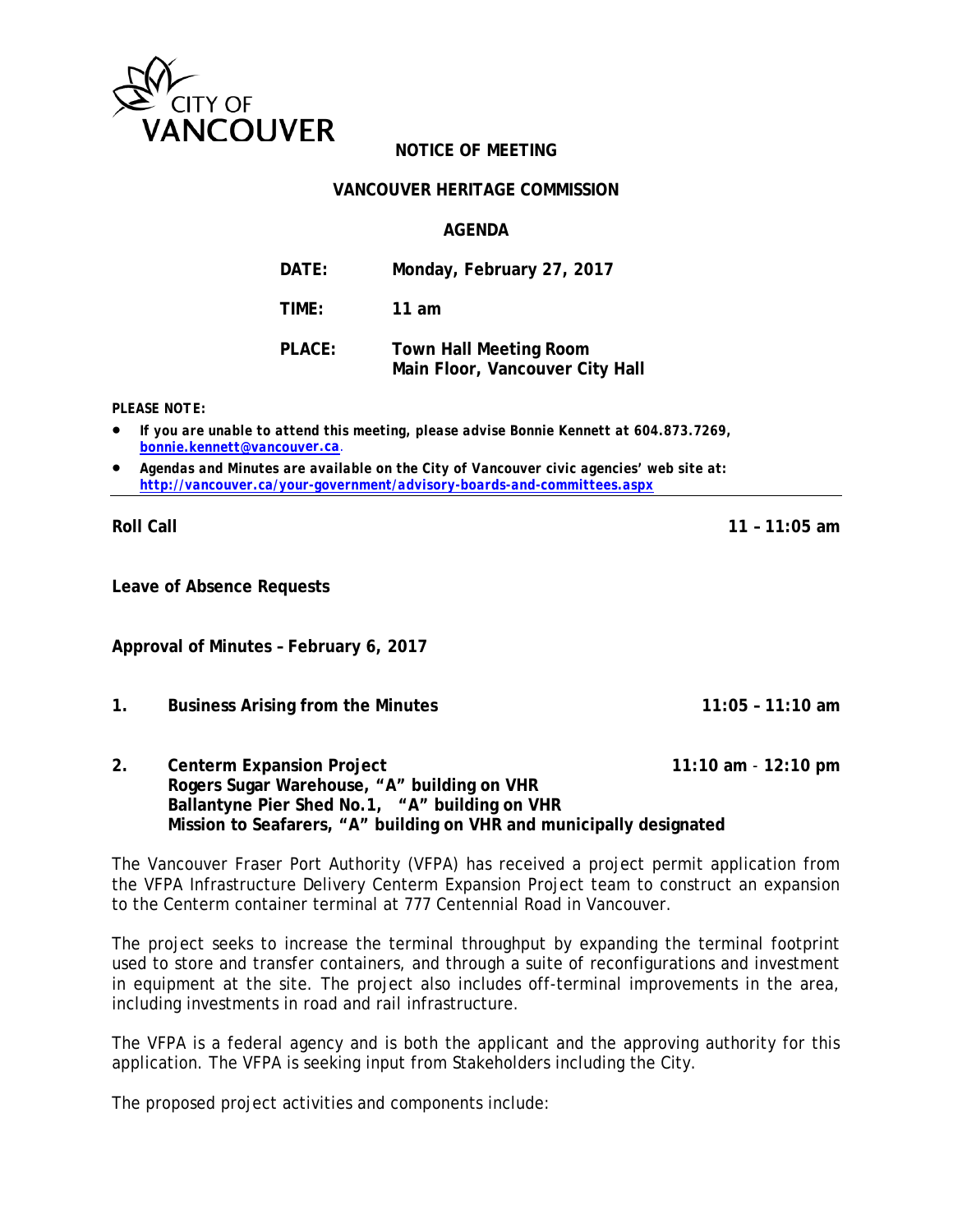# **Marine**

- Expanding the land area at both the west and east ends of the existing terminal. Approximately 4.2 hectares (ha) of marine area will be infilled on the west and 4 ha on the east;
- In-water marineworks include dredging to remove unstable substrates;
- Constructing new rock dykes;
- Infilling open water areas within the dykes;
- Dredging to enhance a navigational turning basin for the East Canada Place cruise ship berth in the area between Centerm and the SeaBus south terminal.

# **Land**

- Removing existing warehouse structures and rehabilitating the Ballantyne Pier (while retaining the Ballantyne Pier heritage façade and constructing a new office and operations building);
- Reconfiguring the terminal intermodal yard to extend the existing tracks;
- Removing the Heatley Avenue Overpass;
- Reconfiguring the terminal container yard;
- Establishing new storage facilities, increasing terminal parking;
- Reconfiguring the terminal entrance area;
- Upgrading terminal control systems and yard equipment;
- Replacing two quay cranes with larger versions, installing up to five new electrified rail mounted gantry cranes, and;
- Adding up to 20 new diesel-powered internal transfer vehicles.

### **Off-Terminal**

- Constructing an overpass to the entrance of the terminal (Centennial Road Overpass or CROP);
- Removal of the Southern Railway rail crossing at Centennial Road;
- Rail yard modifications to the CP tracks south of the terminal;
- Westward extension to Waterfront Road.

Statements of Significance and Heritage Impact Assessments have been completed for the three heritage resources located within the project area.

Issues:

• Impact of proposed Centerm expansion on the heritage resources located within the project area.

### Applicants: Carole MacFarlane, Project Manager, Vancouver Fraser Port Authority Liisa Hein, Manager Infrastructure Delivery, Vancouver Fraser Port Authority Carolyn Parenteau, Communications Advisor, Vancouver Fraser Port Authority Jennifer Dollevoet, Project Coordinator, Vancouver Fraser Port Authority Tim Blair, Supervisor Planning, Vancouver Fraser Port Authority

Attachments:

- Executive Summary
- Statement of Significance and Heritage Impact Assessments for heritage resources
- View and Shade Study